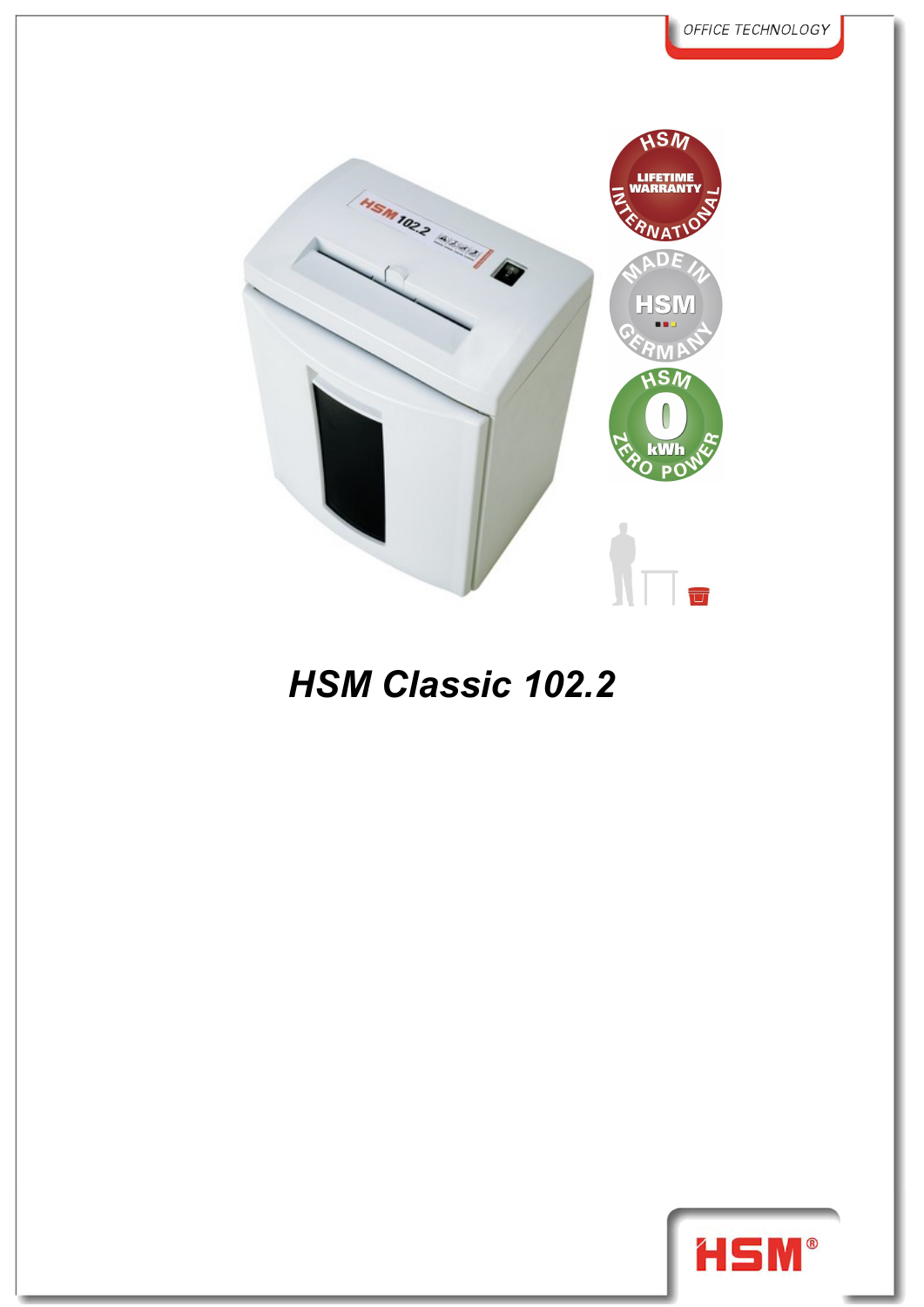## **HSM Classic 102.2**

Document shredder for home office. Automatic start/stop function. On/off switch with integrated reversing function. Stand-by mode without power consumption. Filling level display through inspection window. Removable waste container. Made in Germany.

| Product type description               | HSM 102.2 3,9mm             | HSM 102.2 5,8mm                        |
|----------------------------------------|-----------------------------|----------------------------------------|
| Order number                           | 1103121                     | 1104121                                |
| <b>EAN Code</b>                        | 4026631023573               | 4026631023603                          |
| Shredder material                      | $\mathbb{D}\mathscr{O}$ - ! | $\mathbb{D}\mathscr{O}$ - $\mathbb{I}$ |
| Cutting type                           | strip cut                   | strip cut                              |
| Security level                         | $\overline{2}$              | $\overline{2}$                         |
| Cutting width                          | 3.9 mm                      | 5.8 mm                                 |
| Particle length                        | 0 <sub>mm</sub>             | $0 \text{ mm}$                         |
| Cutting capacity (70g/m <sup>2</sup> ) | 13 - 15 sheet               | 16 - 18 sheet                          |
| Cutting capacity (80g/m <sup>2</sup> ) | 10 - 12 sheet               | 13 - 15 sheet                          |
| Intake width                           | 225 mm                      | 225 mm                                 |
| Container volume                       | 251                         | 251                                    |
| Cutting speed                          | 60 mm/s                     | 60 mm/s                                |
| Noise level (idle operation)           | 60 dB                       | 60 dB                                  |
| eclass 5.1                             | 24320701                    | 24320701                               |
| UN/SPSC                                | 44101603                    | 44101603                               |
| Power consumption of the motor         | 120 W                       | 120 W                                  |
| Voltage                                | 215 - 240 V                 | 215 - 240 V                            |
| Frequency                              | $50 - 60$ Hz                | 50 - 60 Hz                             |
| Depth                                  | 273 mm                      | 273 mm                                 |
| Width                                  | 365 mm                      | 365 mm                                 |
| Height                                 | 500 mm                      | 500 mm                                 |
| Weight                                 | 6.3 kg                      | 6.3 kg                                 |